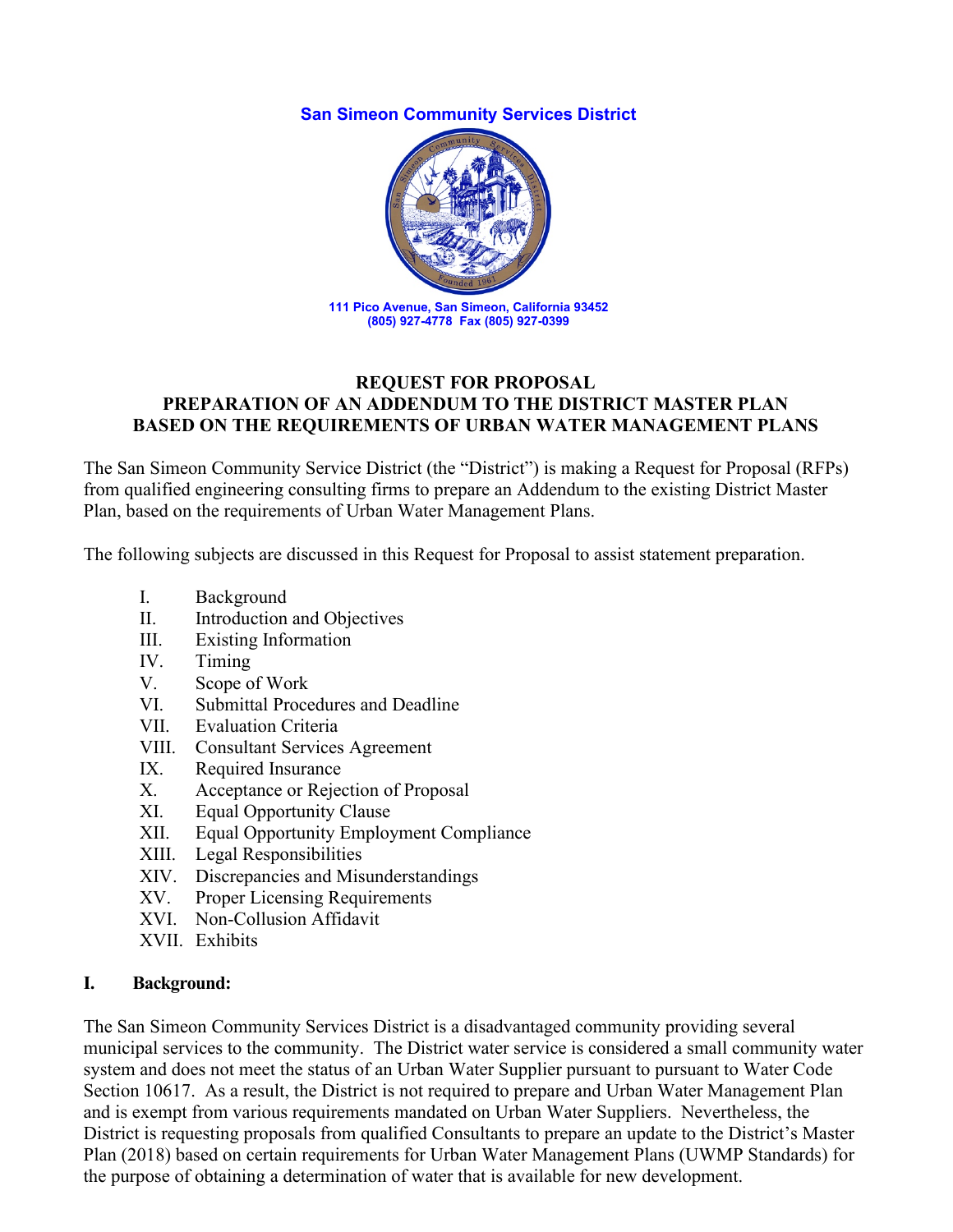The District, formed in 1961, covers approximately 100 acres located on the North Coast of San Luis Obispo County, approximately 35 miles north of the City of San Luis Obispo. The District owns the community water system that serves approximately 199 residential and 10 non-residential customers. The current average annual water production is approximately 80-acre feet per year ("AFY"). Of that amount, residential water customers utilize approximately16 AFY (20 %) and non-residential customers utilize approximately 64 AFY (80 %). The District has a water rights license issued by the State Water Board to extract 140 AFY from Pico Creek wells subject to conditions identified in the license.

# **II. Introduction and Objectives:**

As a Small Water System, and not an Urban Water Supplier, the District is not mandated to prepare an Urban Water Management Plan because it does not have 3,000 customers nor does it deliver more than 3,000 AFY of water to customers. As a result, the District's current Master Plan (2018) focuses primarily on technical details needed for the sizing and design of District infrastructure. Information in the Master Plan includes existing demands, projected growth, projected demands, fire flow requirements, the existing system, hydraulic modelling, and proposed improvements.

The District's Master Plan does not include information required in Urban Water Management Plans identified in the Urban Water Management Plan Guidebook 2020 prepared by the California Department of Water Resources (DWR) on water supply reliability, drought risk assessment, water shortage contingency plans, and demand management measures. Instead, the District has adopted a water conservation ordinance that includes water shortage levels and demand management measures. In addition to the Master Plan and water conservation ordinance, a 2014 study on the Pico Creek groundwater basin provides information on the District's source of supply and changes in water availability and water quality based on differing conditions including droughts, tides and other influences on Pico creek and its small coastal basin.

### The Primary Objective: Determining Water Supply Availability for New Development

The District's objective in preparing the addendum is to obtain a determination of "Water Supply Availability" for new development. In 1986, the District adopted an ordinance prohibiting the issuance of new water will-serve letters (moratorium).

Since the District established the water moratorium, the nature and extent of water conservation, water use efficiencies, implementation of water quality facilities, and an updated water license issued by the State Water Resources Control Board provide significant and substantial evidence indicating that repealing, or more likely, modifying the moratorium should be considered because objective evidence compels a conclusion that water is now available for new development.

The Board of Director's direction to obtain proposals for preparing the update to the District's Master Plan was approved on February 9, 2021. The agenda item is attached as Exhibit A.

Water production in 1986 and 1987 were 149.5 acre feet and 148.8 acre feet, respectively, exceeding the District's water rights permit. Subsequent District and community efforts led to successful conservation and water use efficiencies that have reduced annual production to approximately 80 AFY. The District is seeking an update to its Master Plan, utilizing standards established pursuant to the California Water Code for Urban Water Management Plans, to determine the amount of water that is now available for new development.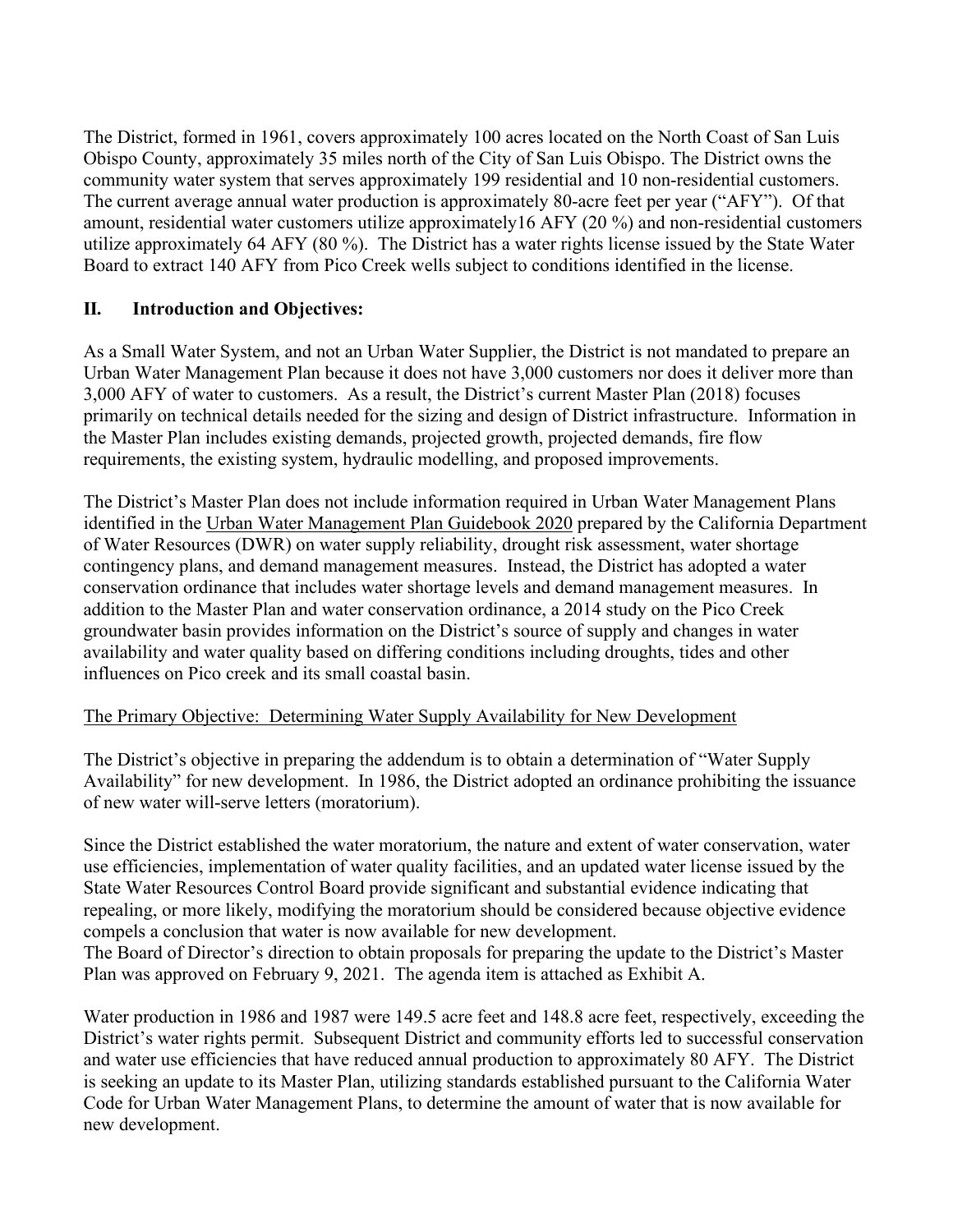### Instream Flow Management Study

The SSCSD is requesting that the proposed Addendum to the District Master Plan include an Instream Flow Management Study and execute the study within Pico Creek. The main goal of this study shall be to provide a collaborative work plan to guide the collection and analysis of high-quality science that is robust, credible, transparent, and relevant. In addition, the SSCSD intends the study to satisfy the recommendations stated within the North Coast Area Plan.

This task includes development of an Instream Flow Management Study for Pico Creek that meets the standards of the California Department of Fish and Wildlife ("CDFW") to identify instream flow criteria. This includes preparation of a technical report summarizing the results of the Instream Flow Management Study that will include a monitoring plan for long-term sustainable environmental stewardship. The study shall be developed in full compliance with the CDFW Instream Flow Program and consistent with the Instream Flow Incremental Methodology. In preparing the study, the Consultant shall review and consider historical documents and data, including but not limited to, previous special species and habitat studies for the study area and other documents and data relevant to the project.

### Underlying Assumptions

It is important for the consultant to understand that the District is seeking a "determination" of water supply availability from qualified professionals as opposed to a "recommendation." Water Code section 350 et seq. provides statutory requirements associated with repealing or modifying the District's moratorium, and the District's premise is that doing so is a non-discretionary decision.

In seeking proposals, the District's position is that the determination of water supply availability should be made by a qualified professional based on requirements of Urban Water Management Plans since those requirements are established by statutes incorporated in the State of California Water Code and reflect an objective approach for a non-discretionary determination to rescind a moratorium which also exists pursuant to provisions of the Water Code.

The District recognizes that the consultant may identify assumptions where District guidance may be desired by the consultant. While the District will preclude the possible need for guidance to the consultant, the District's preference on any such assumptions is for the consultant to prepare a sensitivity analysis on those assumptions and for the consultant to make a conservative determination of water supply availability when considering those assumptions as a whole.

### The Plan Approach

The District is seeking a cost-effective approach to updating its Master Plan. The update to the Master Plan does not necessarily need to be formatted based on the Urban Water Management Plan Guidebook 2020 prepared by the California Department of Water Resources (DWR). The guidebook itself includes a disclaimer that it is a voluntary option prepared by DWR so that complying with the Water Code is simpler for Urban Water Suppliers.

The consultant has options in its proposal to update the District's Master Plan. The consultant may choose a) to prepare an addendum to the 2018 Master Plan, b) to prepare the equivalent of an Urban Water Management Plan for the District, c) to prepare technical memorandums that address requirements of Urban Water Management Plans with a concluding report on water supply availability for new development, or d) the consultant may propose an alternative approach, that the consultant deems to be the most cost effective, to meet the District's objective. The consultant may also base its proposal on 1) the most cost-effective approach deemed feasible by the consultant with 2) an option to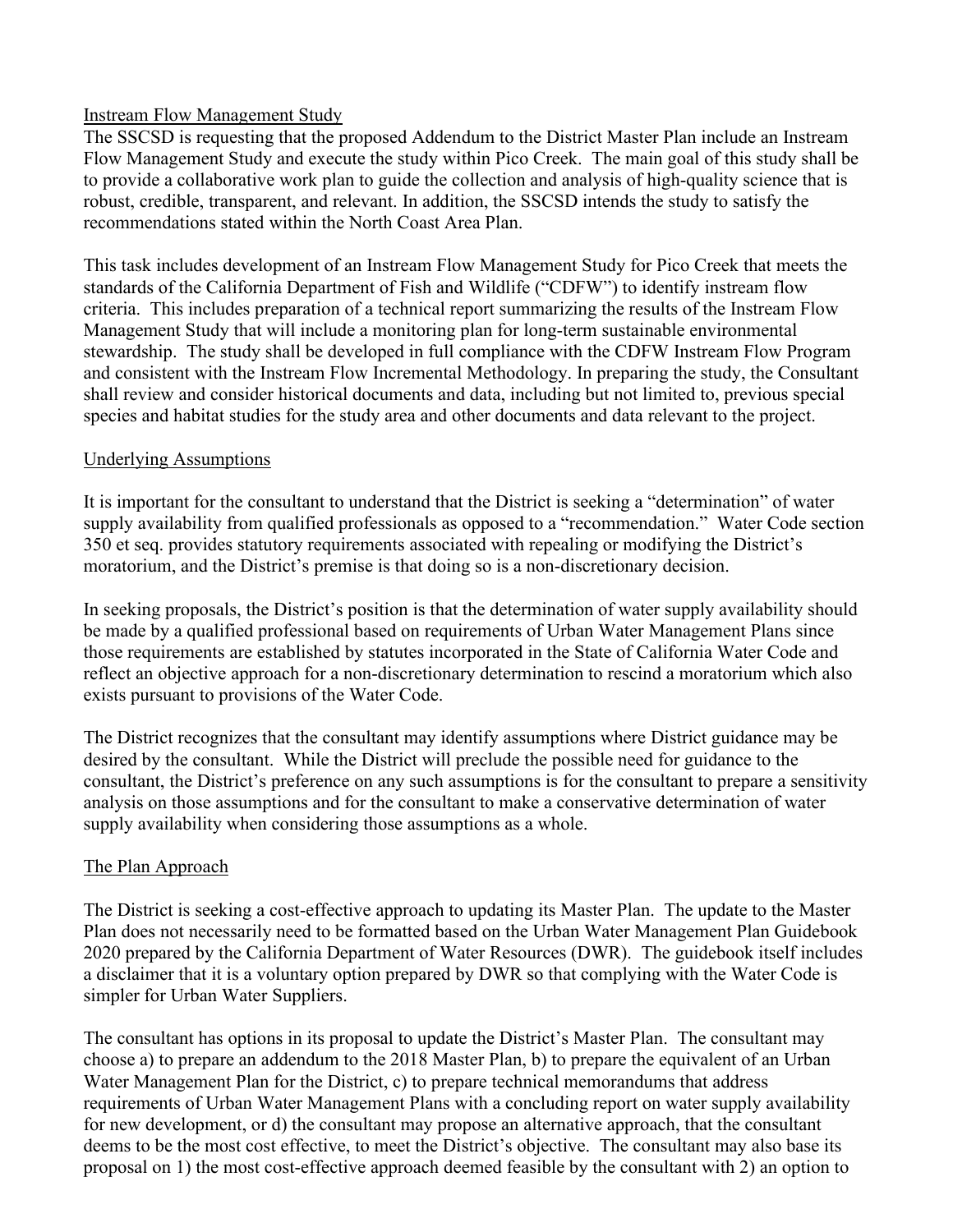prepare the equivalent of an Urban Water Management Plan. The consultant's proposal must clearly state that the requirements of California Water Code sections 10610-10656 and 10608 are being followed for the Master Plan update.

### **III. Existing Information**

The following is a list of the District's existing information, which can be located at [www.sansimeoncsd.org:](http://www.sansimeoncsd.org/)

- San Simeon CSD Master Plan (2018)
- Pico Creek Groundwater Availability Study (2014)
- SSCSD Water Conservation Plan (2016)
- Water Usage Calculations (2014)
- Water Wait List Reconciliation (2020)
- Water License issued by the State Water Board (2012)
- Water Treatment Capabilities
- North Coast Area Plan (Revised October 5, 2018)

The addendum to the Master Plan will not include a review of environmental issues, or limitations on the District's rights to use its source of supply pursuant to its water license, if any, that may be imposed by state or federal agencies with applicable regulatory jurisdiction. Consideration of any legal requirements associated with the California Environmental Quality Act, the California Coastal Act and other state and federal laws and regulations are separated from the scope of work because it is the District's intent at this time to have a "Baseline" determination of its water supply availability while separately evaluating requirements associated with possible public trust and environmental issues.

#### San Simeon CSD Master Plan (2018)

The District's Master Plan was most recently updated in 2018 by Phoenix Engineering, Inc. (Santa Paula, Ca). The plan was prepared with "the intent of recommending improvements to SSCSD's potable water system" and other District infrastructure. It utilized water meter data from 2012-2017.

The consultant is expected to be familiar with the Master Plan and the proposal should include a) general information needed for the proposed scope of work and b) a task in the project schedule for coordinating detailed information needed. The consultant should be aware that a component of demand is for residential units with part-time occupancy, and potential increases in demand should be considered for increases in occupancy percentages.

### Pico Creek Groundwater Availability Study (2014)

The "Groundwater Availability Study, Pico Creek Valley Groundwater Basin, 2014 Update" dated September 2014, was prepared by Cleath-Harris Geologists, Inc. (San Luis Obispo, Ca). Consultants can anticipate that Cleath-Harris will be available to confer on the groundwater availability study. The consultant is expected to be familiar with the Groundwater Availability Study and to be able to explain the relationship of significant data in the groundwater report to the Master Plan update and determinations of water supply availability.

The District anticipates that the existing reverse osmosis (RO) system will need to be operated in certain circumstances. The consultant is expected to illustrate how water quality information in the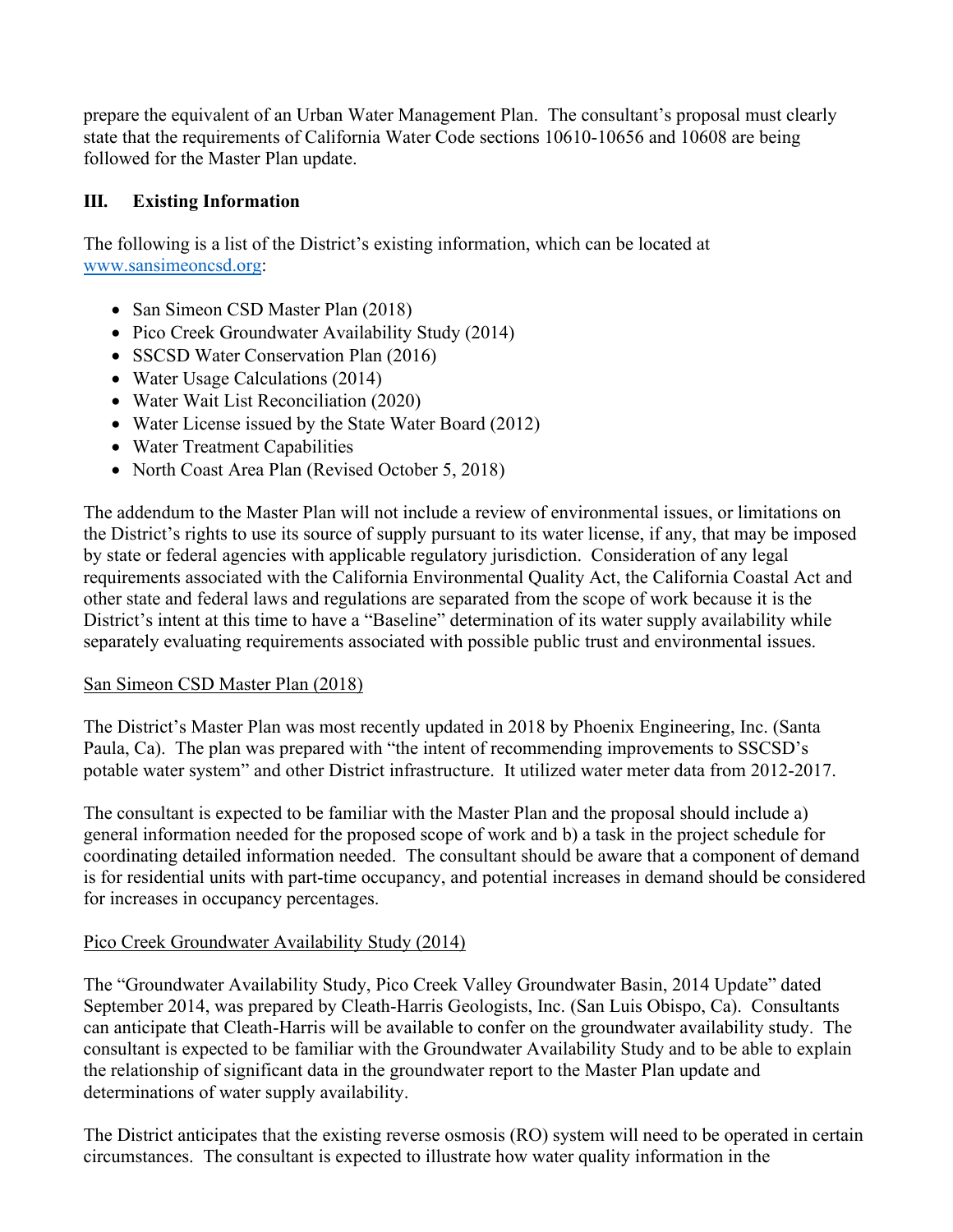groundwater report relates to RO operations at the various water shortage levels incorporated in the Water Shortage Contingency Plan that is developed as part of the proposed scope of work.

The proposal should also include a task on the schedule to confer with the District and with Cleath-Harris on whether additional hydrogeological investigations and/or analysis is needed for the consultant to complete the proposed scope of work.

### SSCSD Water Conservation Plan

On December 14, 2016, the District adopted Ordinance No. 117, which includes three (3) stages of water shortages. The consultant is expected to provide a recommendation at the Preliminary Review Milestone (subsequently described) on whether it would be appropriate for the Water Shortage Contingency Plan to be based on Six Standard Water Shortage Levels or based on the District's existing shortage levels with a crosswalk that clearly translates the Supplier's Water Shortage Levels to those mandated by the statute for Urban Water Suppliers.

### Water Usage Calculations

Water usage calculations were prepared by Phoenix Engineering, Inc. The consultant should become familiar with the existing water usage calculations and provide explanations of differences that may exist between those calculations and similar calculations developed by the consultant and used in the determination of water availability (i.e. – differences in data periods and in methodologies, if any).

### Water Wait List Reconciliation

The reconciliation is dated September 28, 2020 and illustrates the existing wait list for water will-serve letters. It includes some preliminary estimates on whether sufficient water is available for properties on the wait list. The consultant should consider it informational only as it is provided as examples of expected increases in demand based on existing land use designations.

#### Water License (State Water Board)

The water license issued to the District provides annual limits of 140-acre feet per year and a maximum diversion rate of 0.27 cubic feet per second with other provisions allowing diversion of greater quantities over shorter periods of time while adhering to seven (7) day limitations. The consultant is expected to illustrate the relationship between maximum diversion rates, peak demands, and other factors resulting in the determination of water availability.

#### Water Treatment Capabilities

The District installed a reverse-osmosis system in 2016 with approximately 300 gallon per minute flow capacity rate. As described in the Pico Groundwater Basin Availability Study, the water quality of the District's source of supply becomes subject to tidal influences with corresponding increases in salinity. The consultant is expected to generally describe the operations of the reverse-osmosis system at the various water shortage levels.

#### North Coast Area Plan

The North Coast Area Plan is part of the County of San Luis Obispo Local Coastal Plan. The North Coast Planning Area extends from the Monterey/San Luis Obispo County Line on the north, to Point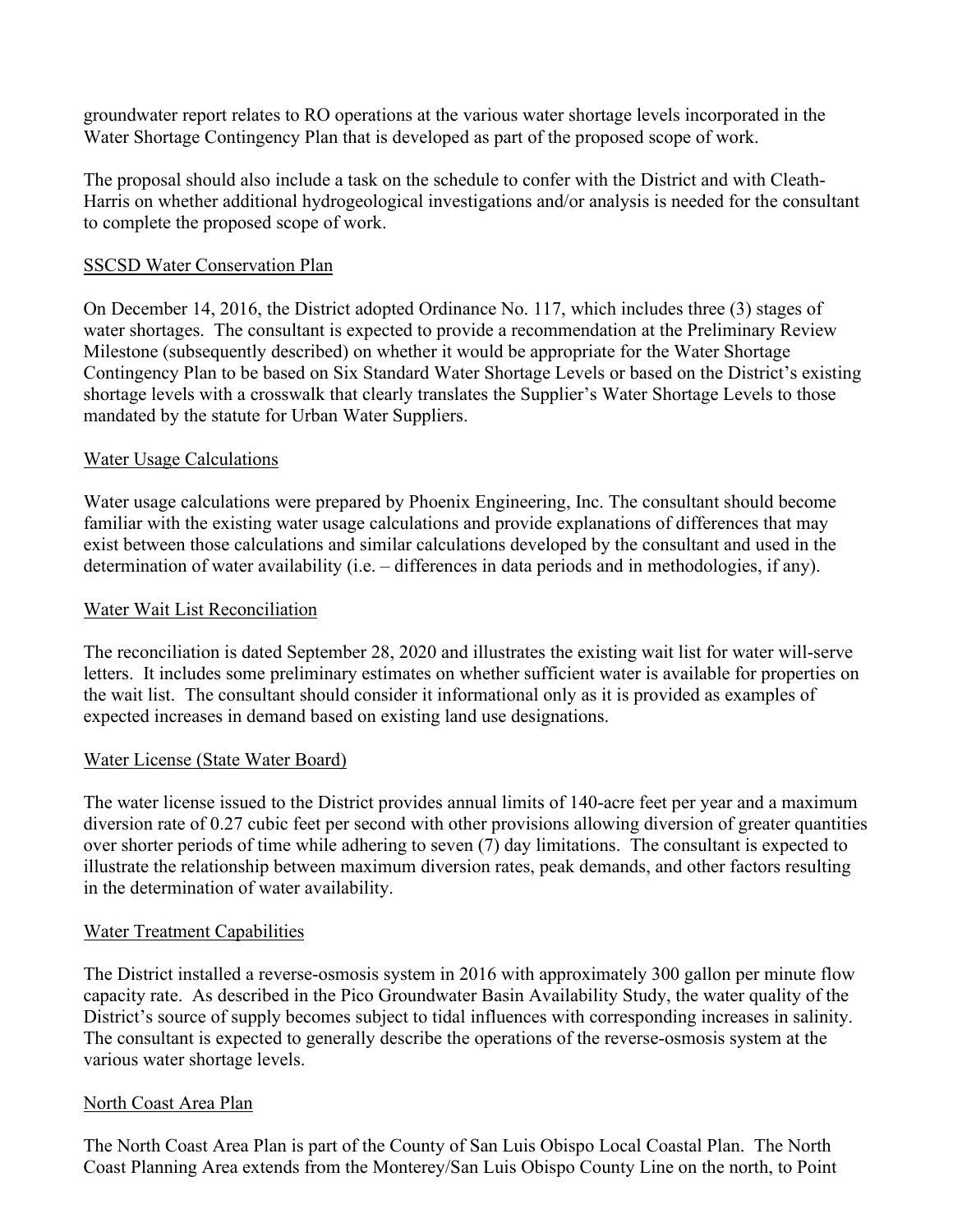Estero on the south, and inland generally to the main ridge of the Santa Lucia range. The planning area includes the communities of Cambria and San Simeon Acres. This report describes county land use policies for the North Coast Planning Area, including regulations which are also adopted as part of the Land Use Ordinances and Local Coastal Program.

This Area Plan allocates land use throughout the planning area by land use categories. The land use categories determine the varieties of land use that may be established on a parcel of land, as well as defining their allowable density and intensity.

# **IV. Timing**

Time is of the essence with respect to this contract. The District intends to consider adoption of the addendum to the Master Plan based on the same noticing and process requirements established for Urban Water Management Plans.

In addition, the consultant is expected to propose a milestone (the "Preliminary Review Milestone") to update the Board of Directors on overall work progress, to provide recommendations on water shortage levels, and to review critical factors associated with water availability determinations. The consultant proposal shall include the following for the Preliminary Review Milestone:

- A presentation at a public meeting of the Board of Directors with special emphasis on water shortage levels and critical factors associated with water availability determinations.
- Coordination with the District on public notices to help engage community members and other stakeholders on development of the Master Plan update.

# **V. Scope of Work:**

# Qualifications

A statement of the consultant's qualifications, as described below, are to be submitted with the Consultant's name, address, telephone number, and email address. The statement of qualifications (SOQ) shall be concise, well-organized and demonstrate the Consultant's qualifications and experience relating to the proposed project. SOQs shall be submitted in hard copy and in .pdf format. At minimum, SOQs shall include the following information:

• Cover Letter: The Consultant's legal name, address, telephone number, email address, and designated contact person for the remainder of the selection process.

Statements identifying the overall qualifications of the members of the consultant's team, including relevant experience and other evidence of the Consultant's ability to meet the requirements of Urban Water Management Plans and the District's objective for a water availability determination.

• Statement of Qualifications: Brief description of the consultant's firm, the type of organization (partnership, corporation, etc.) and a listing of the proposed project personnel, including personnel experience and resumes for prime consultants and sub-consultants, if any. Emphasis should be given to highlighting work completed for relatively small public agencies.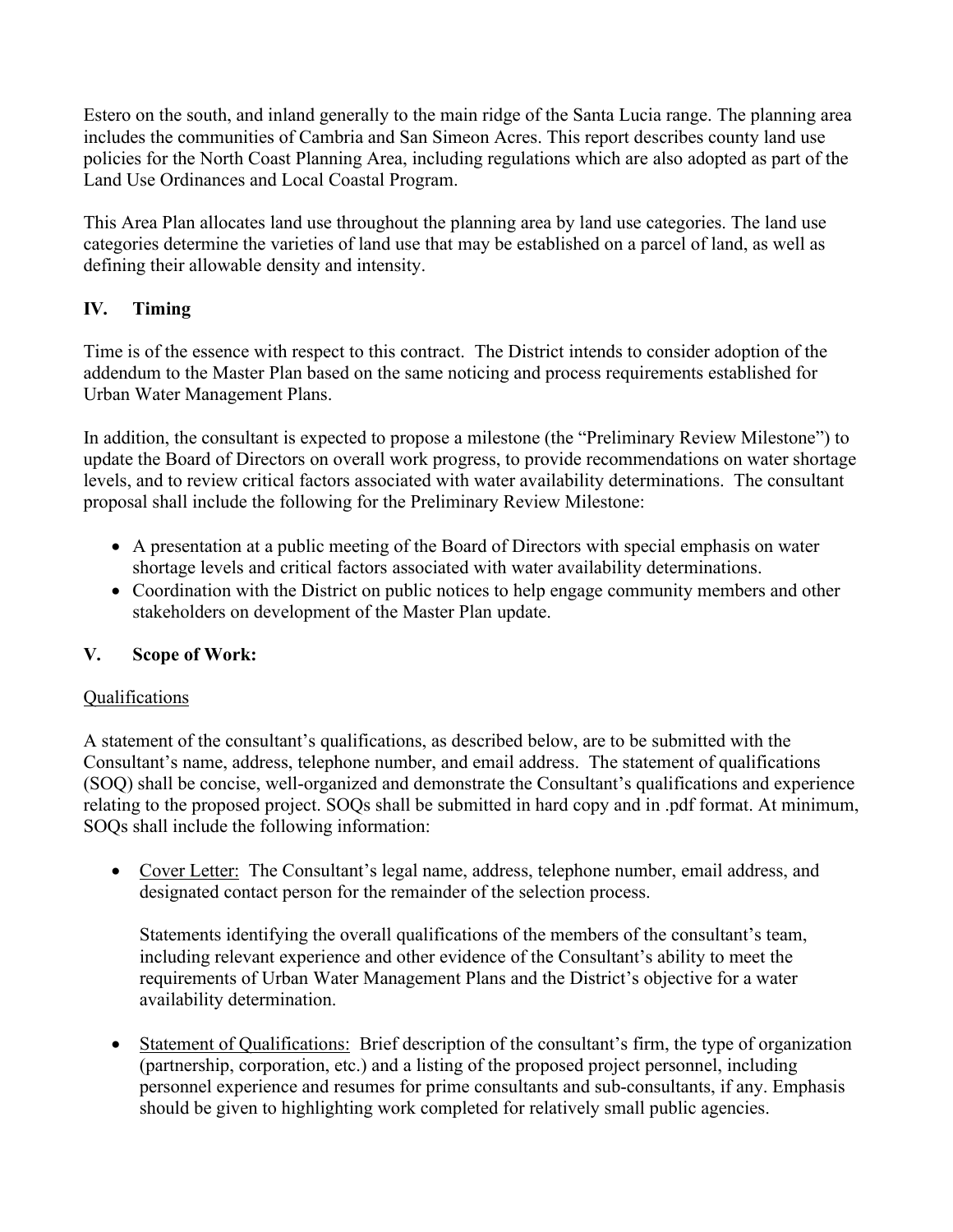Description of consultant and sub-consultant experience with preparation of an UWMP. Please include names, current telephone numbers, and email addresses of references for existing and past public agency clients.

• Project Communications: Description of how consultant will approach coordination with District staff and preparation of materials for public review and community presentations.

Proposed staffing plan/organizational chart illustrating who will serve in the roles of Contract Manager, Project Manager, and Subject Matter Experts. The Contract Manager is responsible for direct communications with the District's General Manager on periodic progress addendums and conflict resolution, if needed. The Project Manager is responsible for day-to-day communications and overall management of the scope, schedule, and budget. The Project Manager is responsible for maintaining consistent communication with the District's project manager.

Other information that will assist District in understanding the consultant's approach to communications and public outreach.

### Proposals

Proposals, as described below, are to be submitted in sealed envelopes clearly marked with the consultant's name, address, telephone number, and email address. The envelope shall be clearly identified as the "MASTER PLAN UPDATE." Proposals shall be submitted in hard copy and in .pdf format. At minimum, proposals shall include the following information:

Project Understanding and Approach: This section should demonstrate the consultant's understanding of the project, how the work will be organized, and anticipated key issues to be addressed. This section should include:

- Description of consultant's overall approach to the project, such as an outline work plan that describes how the consultant will organize the project.
- Description of those areas which are most likely to include challenges, and discuss how consultant's approach will help resolve those conflicts or prevent them in advance.
- Other information that will assist District in selecting the most qualified consultant.

Fee Estimates and Rates: The project proposal should include hourly rates, estimated hours by work task, and estimated cost by each phase of work, as defined by the consultant.

### **VI. Submittal Procedures and Deadline:**

Statements of Qualifications and Proposals are to be submitted to the District on or before **2:00 p.m.** on **June 24, 2021**, with the fee estimate and rates in a separate envelope. Responses to this RFP received after the stated deadline will not be accepted. The time of delivery shall be definitively determined by the time-stamping clock located in the San Simeon Community Services District Office at 111 Pico Avenue, San Simeon, CA 93452. It is the proposer's sole responsibility to see that its SOQ and Proposal are received in proper time, and proposers assume all risks arising out of the means of delivery. Any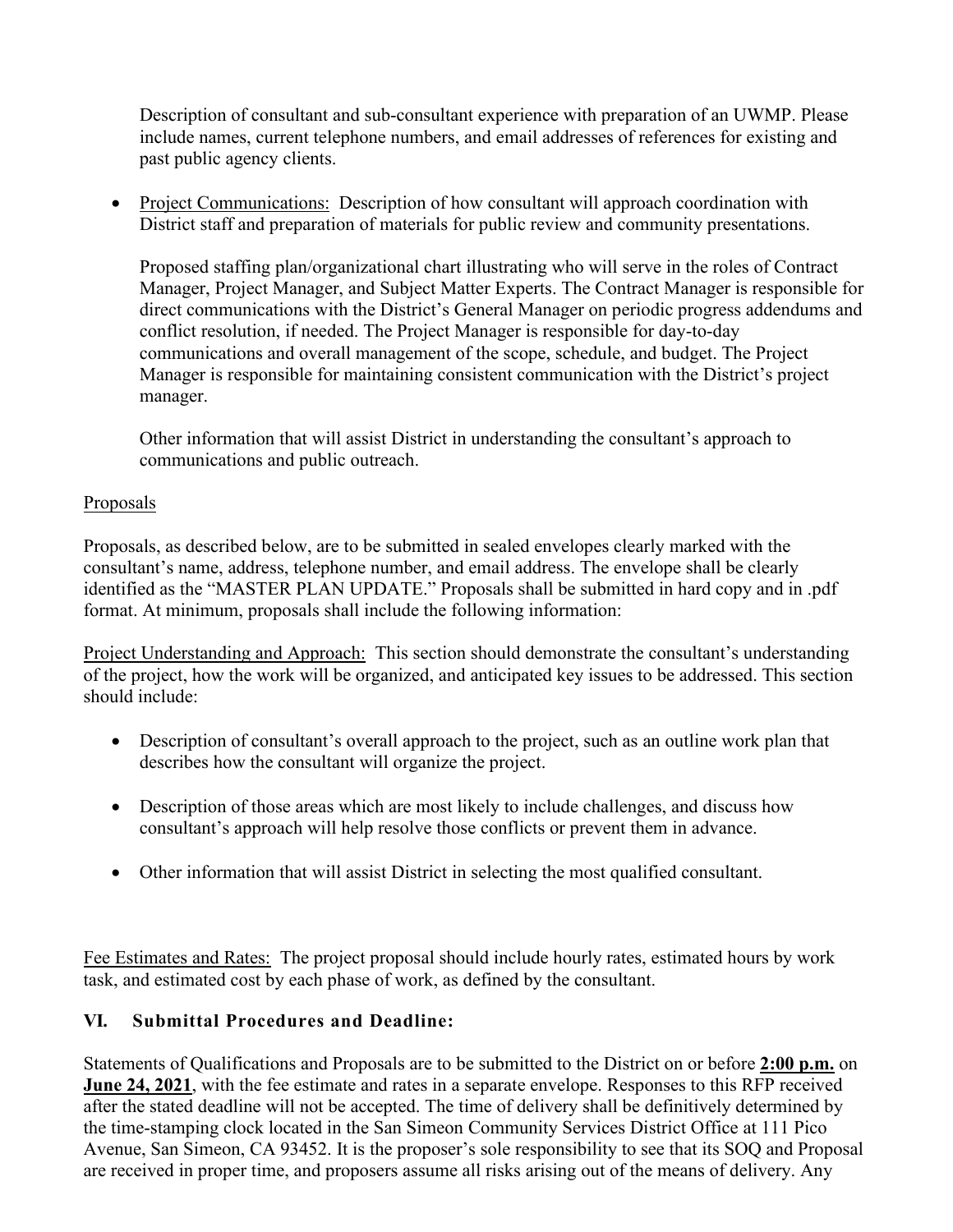submittal received after the deadline will be returned to the proposer unopened. Submittals are to be addressed to:

District Office San Simeon Community Services District 111 Pico Avenue San Simeon, CA 93452

All responses must be completed as required, signed by an officer of the firm who is authorized to enter into a binding agreement with the District on behalf of the company, and must be received at the place and time designated above.

### Inquiries and Addenda

For inquiries regarding this SOQ/RFP, please contact the, Charles Grace, via electronic mail at cgrace@graceenviro.com, no later than **4:00 PM** on **June 10, 2021**. Inquiries received after that date will be disregarded. Please include the following in the subject line of the email: "Inquiry Re: Master Plan Update Proposal." Telephonic inquiries will not be taken.

The District reserves the right to issue revisions to the RFP and the deadline for submittal. The District reserves the right to reject all proposals.

| <b>Milestone (Estimates)</b>                                | Date           |  |
|-------------------------------------------------------------|----------------|--|
| <b>RFP</b> Issued                                           | 5/27/2021      |  |
| Deadline for Clarifications/Inquiries                       | 6/10/2021      |  |
| Deadline to Submit Statements of Qualifications & Proposals | 6/24/2021      |  |
| Interviews (if Desired by District)                         | $7/5 - 8/2021$ |  |
| District Selection of Consultant                            | 7/8/2021       |  |
| Certificate of Insurance & Contract Execution               | 7/15/2021      |  |
| Notice to Proceed                                           | 7/22/2021      |  |

#### Anticipated SOQ/RFP Schedule

# **VII. Evaluation Criteria**

Evaluation of each SOQ and Proposal will be performed by a committee of individuals to be selected by the District. The submissions will be scored and ranked based on the selection committee's evaluation of content and completeness. In the event of close scoring, a shortlist interview may be performed. All selected firms will be contacted with specific information as to location and time of the interviews. Evaluation and review will focus on the following criteria:

Organization. Does the firm offer the breadth and quality of services required by the Scope of Services? Does the firm's organizational structure show sufficient depth/capacity for its present and additional workload? Do the consultant's qualifications illustrate the ability to promote efficient communications and public outreach?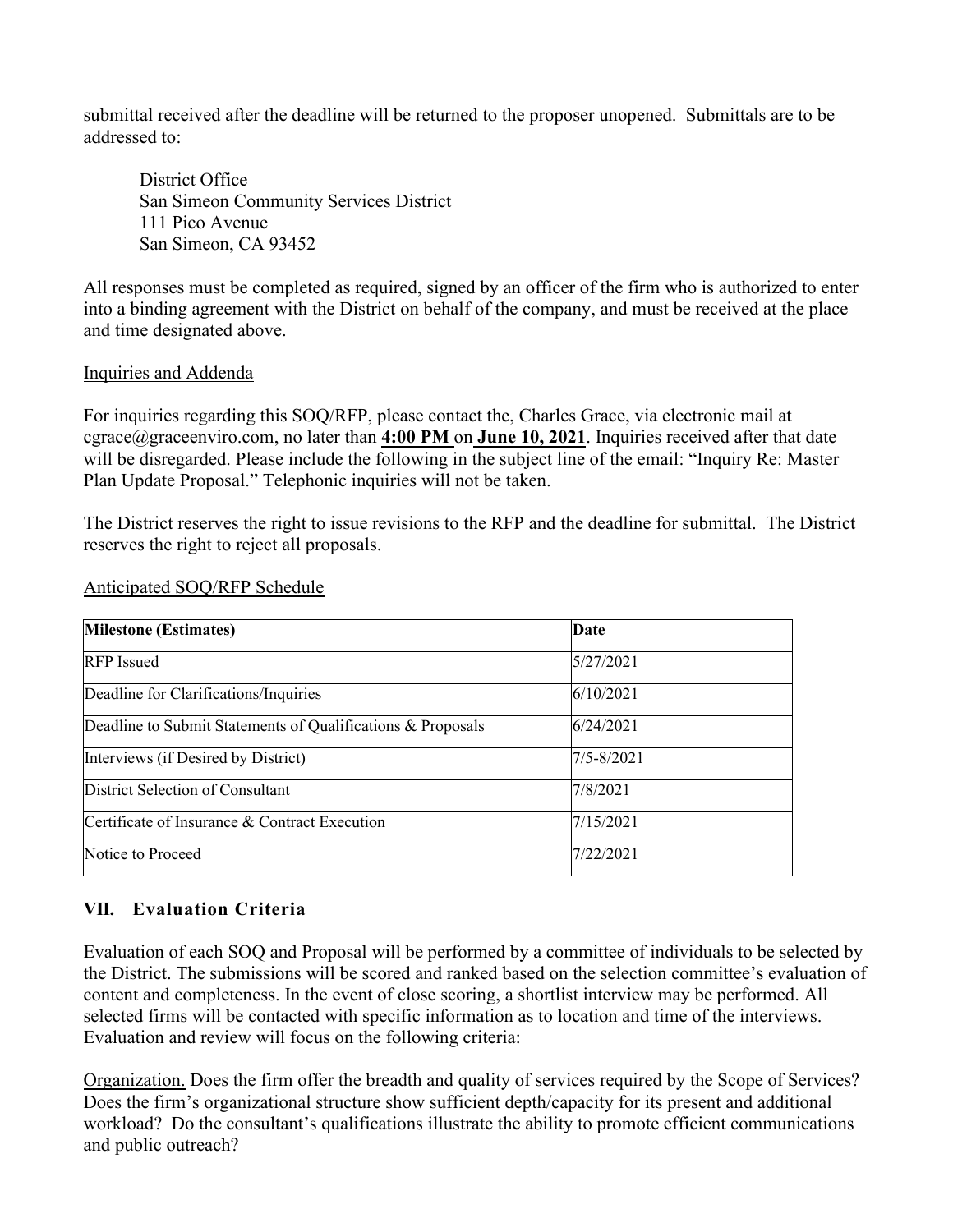Project Understanding/Project Approach. Does the firm's proposal adequately demonstrate understanding and experience in completing the Scope of Services? Does the consultant have experience in conducting the data analysis and calculations required for Urban Water Management Plans? This understanding can be demonstrated in various manners, including, but not limited to, the firm's successful completion of UWMPs for other agencies.

Experience. Does the SOQ demonstrate expertise and professional qualifications with similar work? What are the qualifications of the firm and the individuals assigned to perform the work?

Project Schedule. Is the project schedule thorough and realistic? The District will review and rank consultants based on the submitted documents and will subsequently review fee estimates and rates. Final consultant selection will be at the District's discretion and may include revisions to the Proposed Scope of Services.

# **VIII. Consultant Services Agreement**

The District will identify the firm that best meets the needs of the District and enter contract negotiations with that highest ranked firm. Contracts must be executed within 30 days of offer (or other agreed to time frame, on a case by case basis), or negotiations will be terminated and the offer to contract will be rescinded. Should the District fail to reach agreement with the top ranked firm, the District may enter negotiations with the next highest rated firm and so on. District Staff will make a recommendation to the District's Board of Directors for the award of the Consultant Services Agreement to the firm that best furthers the District's objectives.

# **IX. Required Insurance:**

- 1. Worker's Compensation insurance in accordance with the statutory coverage required by the State of Washington and Employers Liability insurance with limits not less than \$1,000,000 and, where applicable, insurance in compliance with any other statutory obligations, whether State or Federal, pertaining to the compensation of injured employees assigned to the work.
- 2. Commercial General Liability with limits not less than \$1,000,000 per Occurrence and \$2,000,000 Aggregate for Bodily Injury and Property Damage, including coverage for Premises and Operations Liability, Products and Completed Operations Liability, Contractual Liability, Broad Form Property Damage Liability and Personal Injury Liability.
- 3. Commercial Automobile Liability on all owned, non-owned, hired and rented vehicles with limits of liability of not less than \$1,000,000 Combined Single Limit for Bodily Injury and Property Damage per each accident or loss.
- 4. Umbrella/Excess Liability insurance coverage of not less than \$1,000,000 per occurrence and annual aggregate providing coverage in excess of General Liability, Auto Liability, and Employers Liability.
- 5. Professional Liability insurance with limits of not less than \$1,000,000 per claim and \$1,000,000 aggregate.

Each policy of insurance required by this section shall provide for no less than 30-days advance notice to the District prior to cancellation.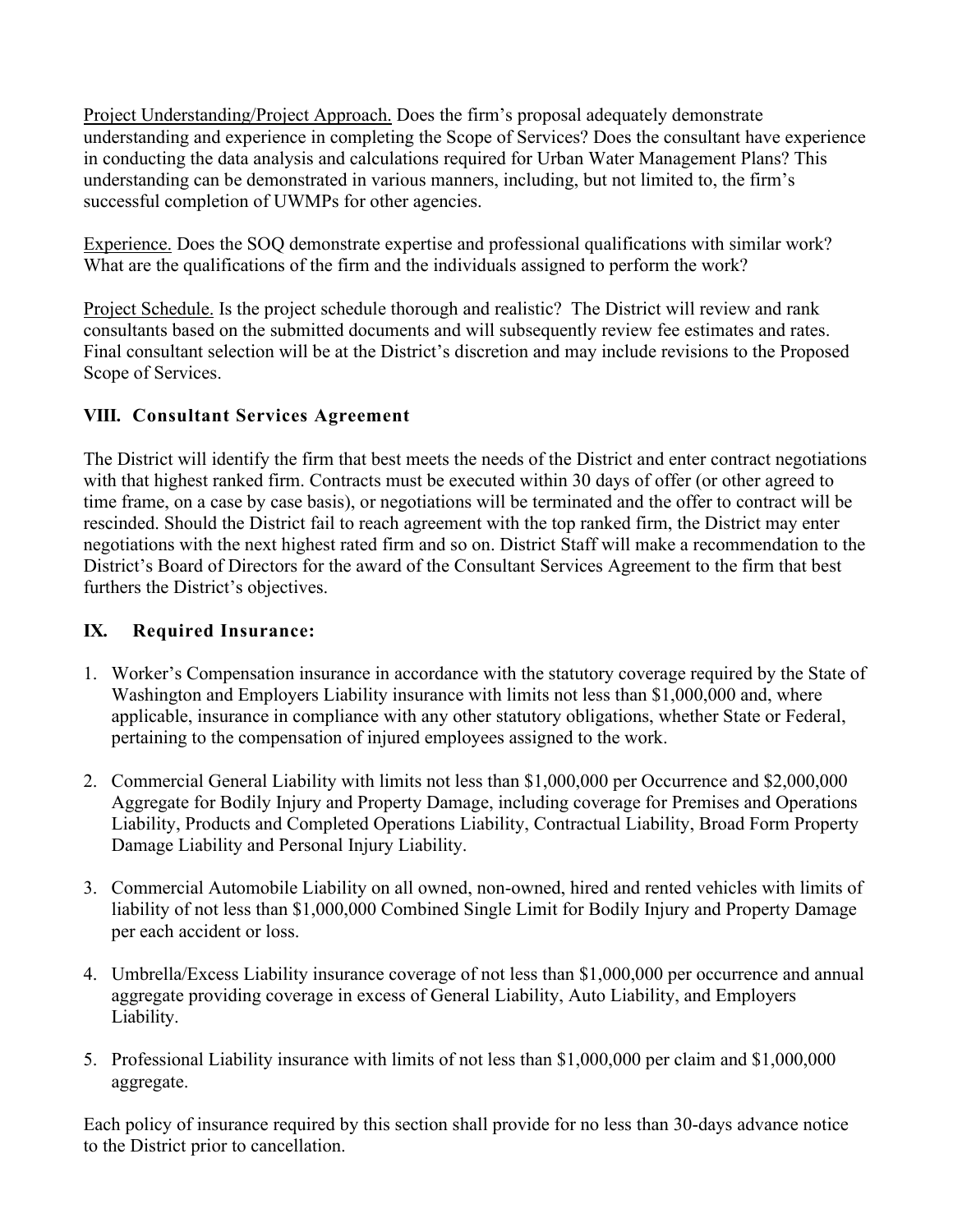In addition, the District, its officers, employees, and volunteers shall be named as "Additional Insured" by all contractors and subcontractors and a "Waiver of Subrogation" shall be included in favor of the District.

The insurance shall be placed with insurers with a Best's rating of at least VII. Certificates of insurance, including all of these requirements, are required prior to signature of the contract.

# **X. Acceptance or Rejection of Proposal**

The District reserves the right to accept or reject any and all SOQs and Proposals. The District also reserves the right to waive any informality or irregularity in any proposal or as deemed to be in its best interest. Additionally, the District may, for any reason, decide not to award an agreement as a result of this RFP or cancel the RFP process. The District shall not be obligated to respond to any proposal submitted, nor be legally bound in any manner by the submission of the proposal. The District reserves the right to negotiate project deliverables and associated costs.

# **XI. Equal Opportunity Clause**

Consultants shall ensure against discrimination in employment practices based on State and Federal laws and regulations. The District hereby ensures that minority business enterprises will be afforded full opportunity to submit SOQs in response to this notice and will not be discriminated against based on requirements of State and Federal laws and regulations.

# **XII. Equal Opportunity Employment Compliance**

Consultant shall certify that it has sought out and considered minority business enterprises for those portions of the work to be subcontracted and has fully documented such actions that said documentation is open to inspection, and that said action will remain in effect for the life of any contract awarded hereunder.

Furthermore, consultant shall certify that all steps will be taken to meet all equal employment opportunity requirements of the contract documents. Consultant shall certify that in all previous contracts or subcontracts, all reports which may have been due under the requirements of any agency, State, or Federal equal employment opportunity orders have been satisfactorily filed, and that no such reports are currently outstanding.

# **XIII. Legal Responsibilities**

All SOQs must be submitted, filed, made, and executed in accordance with State and Federal laws relating to SOQs for contracts of this nature whether the same or expressly referred to herein or not. Any company submitting a proposal will by such action thereby agree to each and all terms, conditions, provision, and requirements set forth, contemplated, and referred to in the RFP, and other contract documents, and to full compliance therewith.

# **XIV. Discrepancies and Misunderstandings**

Consultants must satisfy themselves by personal examination of the work site, specifications, and other contract documents and by any other means as they may believe necessary, as to the actual physical conditions, requirements, and difficulties under which the work must be performed. No consultant will at any time after submission of a proposal make any claim or assertion that there was any misunderstanding or lack of information regarding the nature or amount of work necessary for the